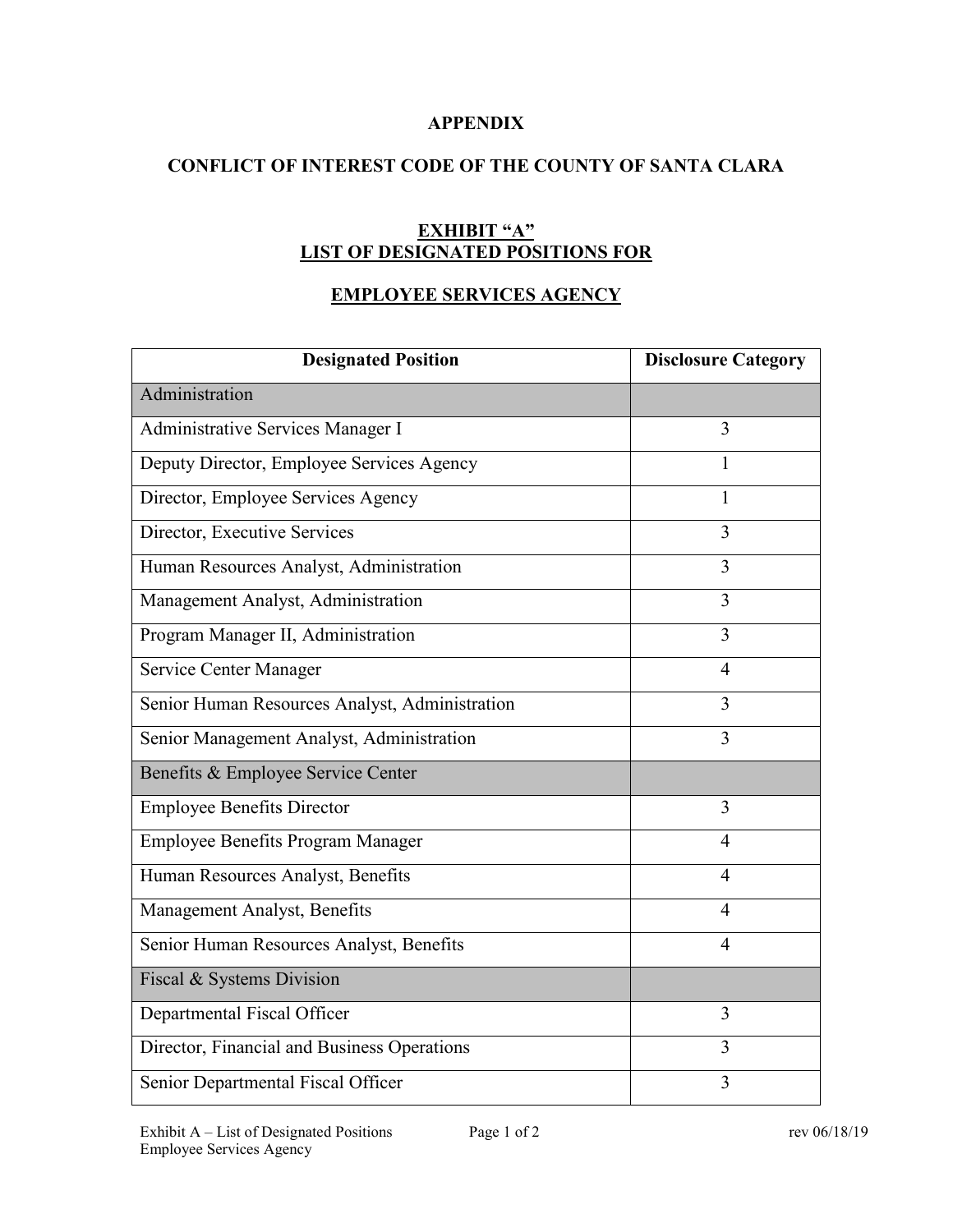| <b>Designated Position</b>                      | <b>Disclosure Category</b> |
|-------------------------------------------------|----------------------------|
| Senior Financial Analyst                        | 3                          |
| <b>Human Resources</b>                          |                            |
| Human Resources Director                        | 3                          |
| Human Resources Manager                         | 3                          |
| Senior Human Resources Analyst, Human Resources | 3                          |
| <b>Labor Relations</b>                          |                            |
| <b>Labor Relations Director</b>                 | 1                          |
| Labor Relations Representative                  | 3                          |
| Labor Relations Representative Trainee          | 3                          |
| Management Analyst, Labor Relations             | 3                          |
| Principal Labor Relations Representative        | 3                          |
| Senior Management Analyst, Labor Relations      | 3                          |
| Applicable to Entire Department                 |                            |
| Consultant                                      | 2                          |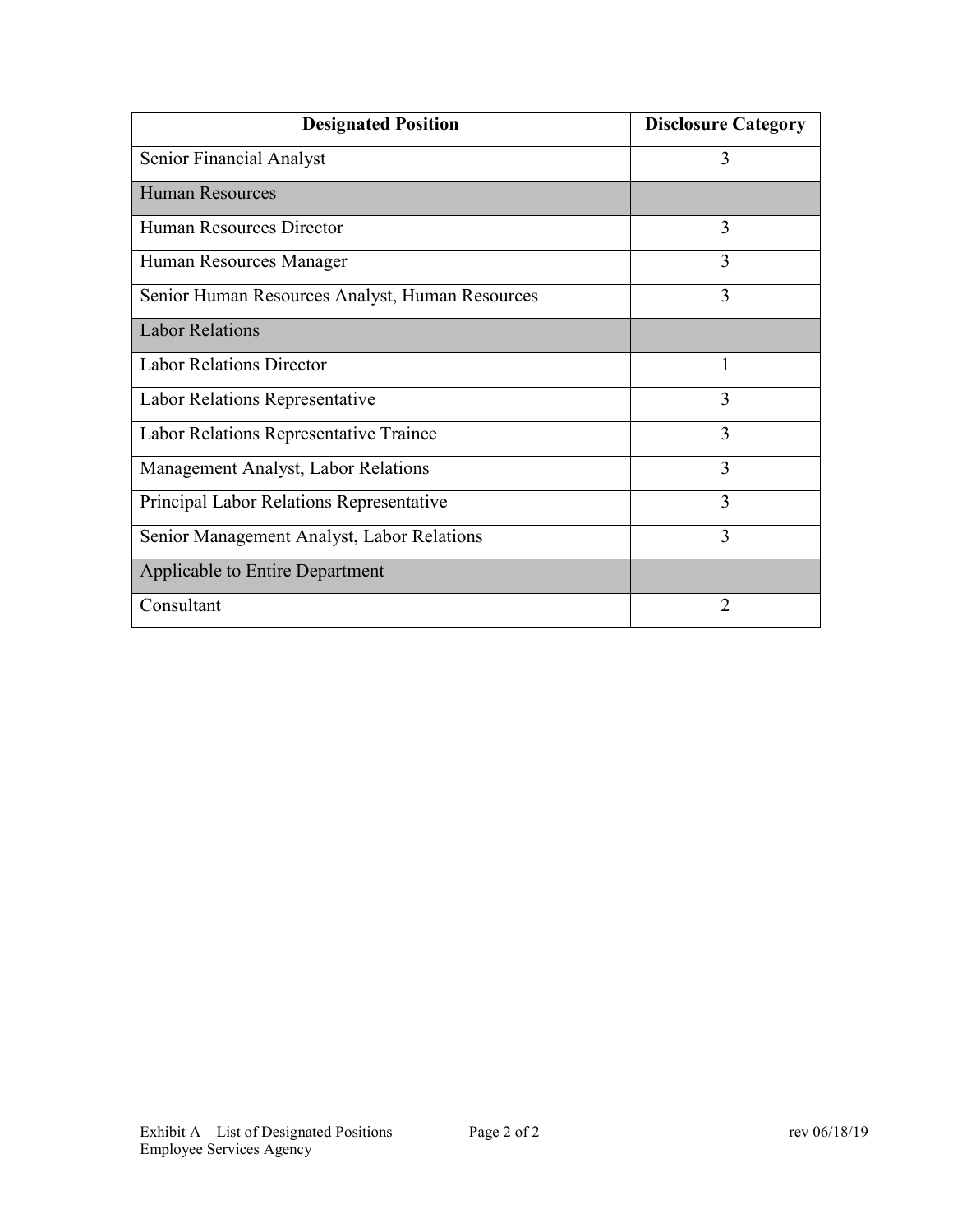#### **APPENDIX**

## **CONFLICT OF INTEREST CODE OF THE COUNTY OF SANTA CLARA**

## **EXHIBIT "B" DISCLOSURE CATEGORIES FOR**

## **EMPLOYEE SERVICES AGENCY**

Pursuant to the County of Santa Clara's Conflict of Interest Code, Disclosure Categories 1 and 2 shall read as follows for all Code Agencies.

**Disclosure Category 1:** Persons in this category shall disclose:

(1) all investments in, business positions in, and income (including gifts, loans and travel payments) from:

(a) all sources that provide, plan to provide, or have provided in the last two years, facilities, goods, software, hardware, or related technology, equipment, vehicles, machinery or services, including training or consulting services, to the County;

(b) all sources that are subject to the regulatory, monitoring, investigatory, enforcement, valuation, certification, permit or licensing authority of, or have an application for a license, permit or certificate pending before, the County;

(c) all sources that receive, are planning to apply to receive, or have received in the last two years, grants or other monies from or through the County; and sources that receive referrals to provide assessments and/or treatments that are required or recommended by the County; and

(2) all interests in real property in the County of Santa Clara located entirely or partly within the County, or within two miles of County boundaries, or of any land owned or used by the County.

**Disclosure Category 2**: Each Consultant shall disclose: (1) all investments in, business positions in, and income (including gifts, loans and travel payments) from: (a) all sources that provide, plan to provide, or have provided in the last two years, facilities, goods, software, hardware, or related technology, equipment, vehicles, machinery or services, including training or consulting services, to the County; (b) all sources that are subject to the regulatory, monitoring, investigatory, enforcement, valuation, certification, permit or licensing authority of, or have an application for a license, permit or certificate pending before, the County; (c) all sources that receive, are planning to apply to receive, or have received in the last two years, grants or other monies from or through the County; and